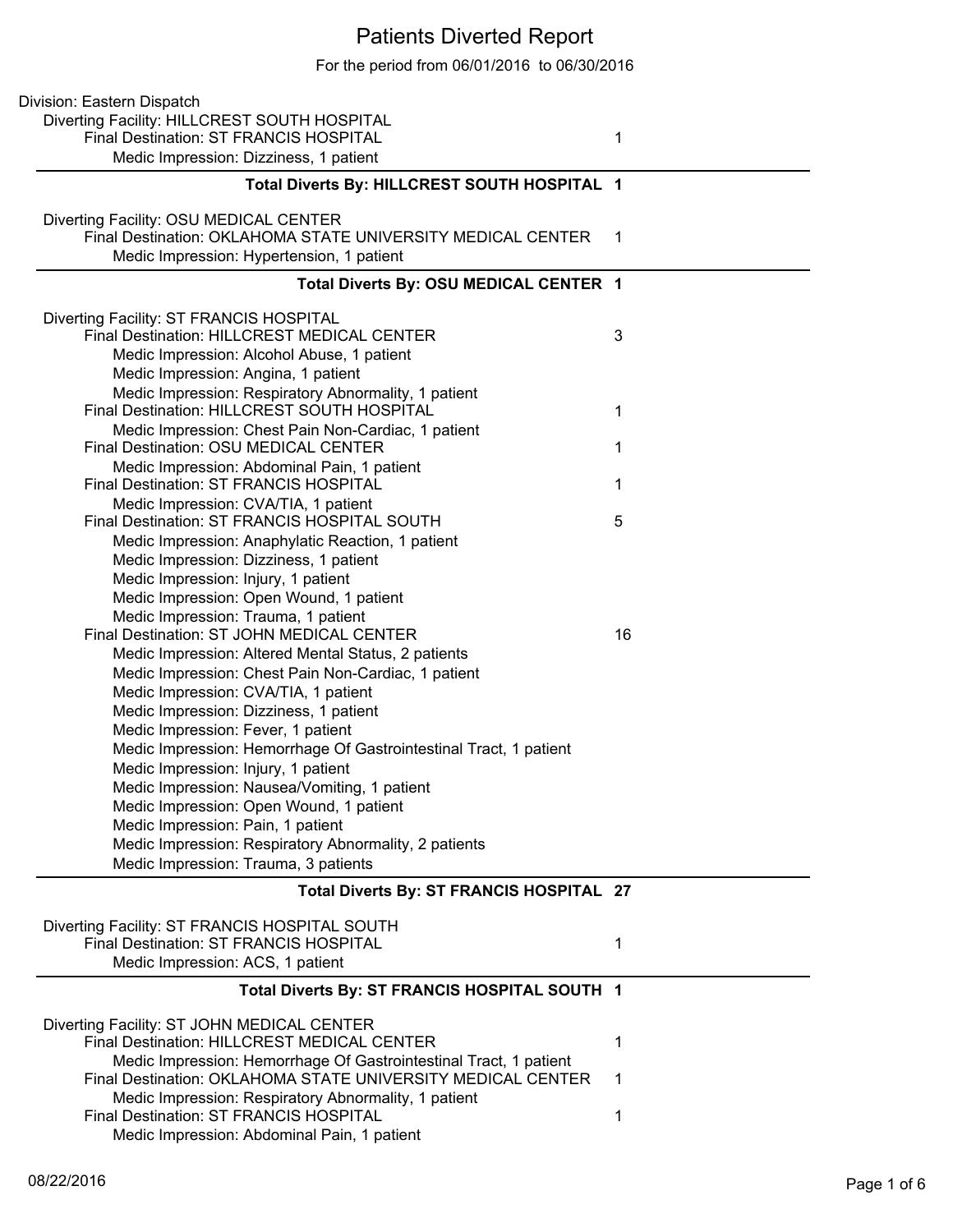| Total Diverts By: ST JOHN MEDICAL CENTER 3                                                                                                                      |  |
|-----------------------------------------------------------------------------------------------------------------------------------------------------------------|--|
| Diverting Facility: ST JOHN OF BROKEN ARROW<br>Final Destination: ST JOHN MEDICAL CENTER<br>Medic Impression: Poisoning By Drug Or Medical Substance, 1 patient |  |
| Total Diverts By: ST JOHN OF BROKEN ARROW 1                                                                                                                     |  |

▃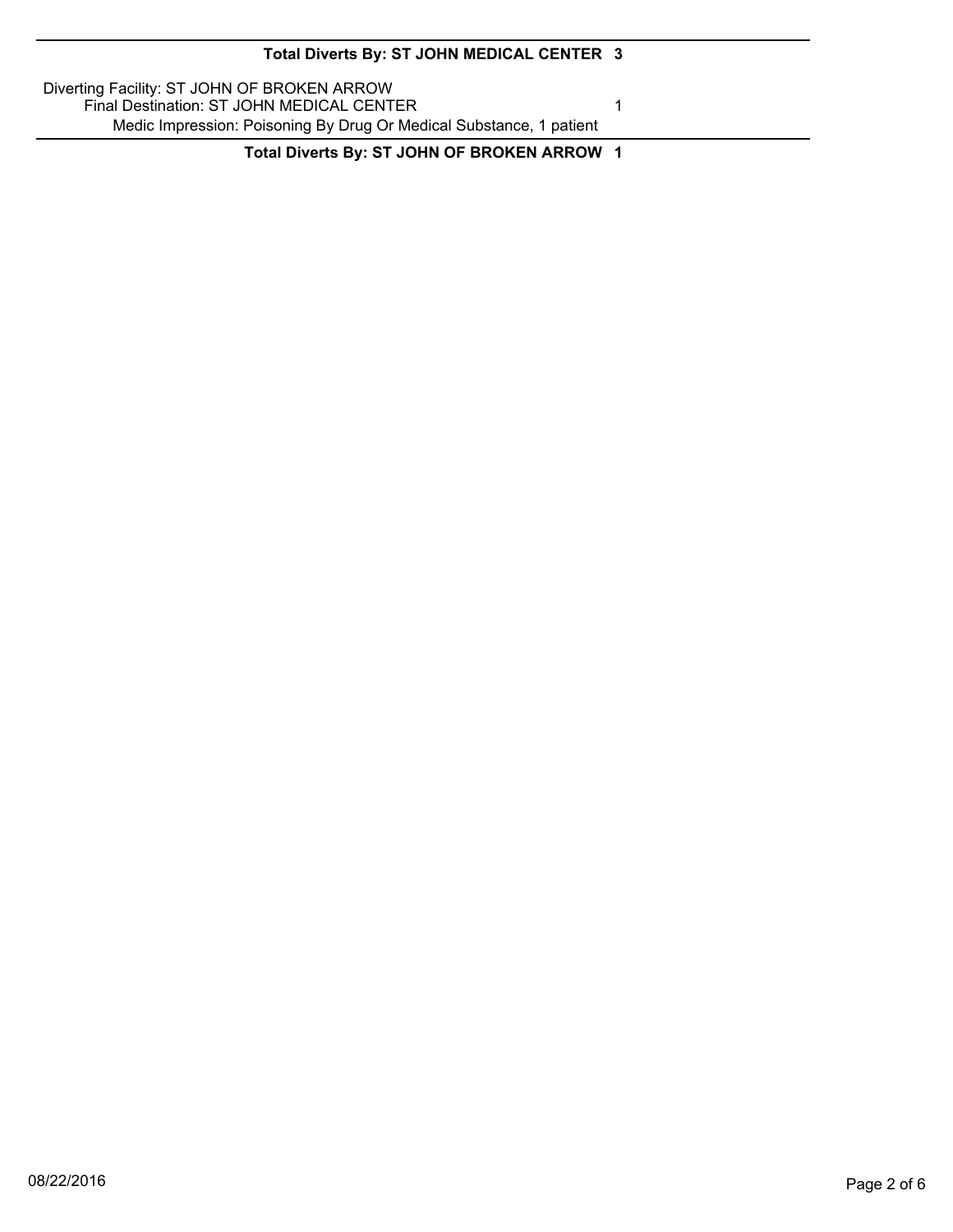| Division: Western Dispatch                                                                     |                |
|------------------------------------------------------------------------------------------------|----------------|
| Diverting Facility: ALLIANCE HEALTH - MIDWEST                                                  |                |
| Final Destination: PRESBYTERIAN TOWER-OU MEDICAL                                               | 3              |
| Medic Impression: Congestive Heart Failure, 1 patient                                          |                |
| Medic Impression: CVA/TIA, 1 patient                                                           |                |
| Medic Impression: Fever, 1 patient                                                             |                |
| Final Destination: ST ANTHONYS HOSPITAL                                                        | 1              |
| Medic Impression: Poisoning By Drug Or Medical Substance, 1 patient                            |                |
| Total Diverts By: ALLIANCE HEALTH - MIDWEST 4                                                  |                |
| Diverting Facility: ALLIANCEHEALTH - DEACONESS                                                 |                |
| Final Destination: PRESBYTERIAN TOWER-OU MEDICAL                                               | 1              |
| Medic Impression: Altered Mental Status, 1 patient                                             |                |
| Total Diverts By: ALLIANCEHEALTH - DEACONESS 1                                                 |                |
| Diverting Facility: BAPTIST INTEGRIS MEDICAL CENTER                                            |                |
| Final Destination: ALLIANCEHEALTH - DEACONESS                                                  | 8              |
| Medic Impression: Abdominal Pain, 1 patient                                                    |                |
| Medic Impression: Altered Mental Status, 3 patients                                            |                |
| Medic Impression: Angina, 1 patient                                                            |                |
| Medic Impression: Nausea/Vomiting, 1 patient                                                   |                |
| Medic Impression: Syncope, 1 patient                                                           |                |
| Medic Impression: Trauma, 1 patient                                                            |                |
| Final Destination: MERCY HEALTH CENTER                                                         | 1              |
| Medic Impression: Trauma, 1 patient                                                            |                |
| Final Destination: OKLAHOMA HEART HOSPITAL                                                     | 1              |
| Medic Impression: Chest Pain Non-Cardiac, 1 patient                                            |                |
| Final Destination: PRESBYTERIAN TOWER-OU MEDICAL                                               | 3              |
| Medic Impression: Nausea/Vomiting, 1 patient                                                   |                |
| Medic Impression: Pain, 2 patients                                                             |                |
| Final Destination: SOUTHWEST INTEGRIS MEDICAL CEN                                              | 3              |
| Medic Impression: Altered Mental Status, 2 patients                                            |                |
| Medic Impression: Trauma, 1 patient                                                            |                |
| Final Destination: ST ANTHONYS HOSPITAL                                                        | $\overline{2}$ |
| Medic Impression: Chronic Airway Obstruction, 1 patient                                        |                |
| Medic Impression: Dizziness, 1 patient                                                         |                |
| Total Diverts By: BAPTIST INTEGRIS MEDICAL CENTER 18                                           |                |
| Diverting Facility: CANADIAN VALLEY INTEGRIS REGNL                                             |                |
| Final Destination: BAPTIST INTEGRIS MEDICAL CENTER                                             | 1              |
| Medic Impression: Drug Intoxication, 1 patient                                                 |                |
| Total Diverts By: CANADIAN VALLEY INTEGRIS REGNL 1                                             |                |
|                                                                                                |                |
| Diverting Facility: INTEGRIS MEDICAL CENTER - EDMOND<br>Final Destination: MERCY HEALTH CENTER | 1              |
| Medic Impression: Seizures, 1 patient                                                          |                |
| Total Diverts By: INTEGRIS MEDICAL CENTER - EDMOND 1                                           |                |
|                                                                                                |                |
| Diverting Facility: MERCY HEALTH CENTER                                                        |                |
| Final Destination: ALLIANCEHEALTH - DEACONESS                                                  | $\overline{2}$ |
| Medic Impression: Altered Mental Status, 1 patient                                             |                |
| Medic Impression: Respiratory Abnormality, 1 patient                                           |                |
| Final Destination: BAPTIST INTEGRIS MEDICAL CENTER                                             | 5              |
| Medic Impression: Altered Mental Status, 1 patient                                             |                |
| Medic Impression: CVA/TIA, 1 patient                                                           |                |
| Medic Impression: Injury, 1 patient                                                            |                |
| Medic Impression: Pain, 1 patient                                                              |                |
| Medic Impression: Seizures, 1 patient                                                          |                |
| Final Destination: CANADIAN VALLEY INTEGRIS REGNL                                              |                |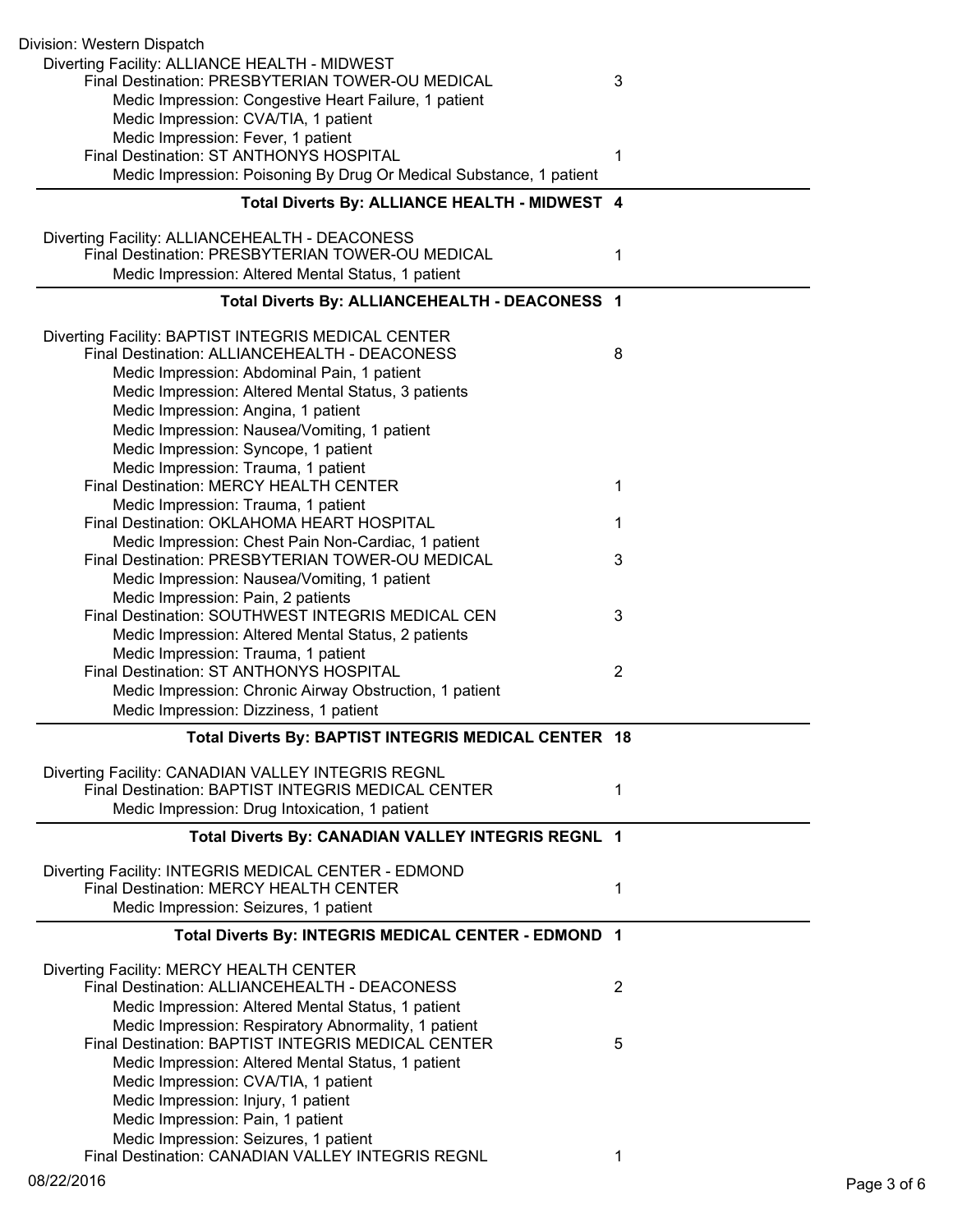| Medic Impression: Trauma, 1 patient<br>Final Destination: OKLAHOMA HEART HOSPITAL<br>Medic Impression: ACS, 1 patient<br>Medic Impression: Pain, 1 patient | 3 |
|------------------------------------------------------------------------------------------------------------------------------------------------------------|---|
| Medic Impression: Respiratory Abnormality, 1 patient                                                                                                       |   |
| Final Destination: OU MEDICAL CENTER EDMOND                                                                                                                | 1 |
| Medic Impression: Trauma, 1 patient                                                                                                                        |   |
| Final Destination: PRESBYTERIAN TOWER-OU MEDICAL                                                                                                           | 1 |
| Medic Impression: Pain, 1 patient<br>Final Destination: ST ANTHONYS HOSPITAL                                                                               |   |
| Medic Impression: Abdominal Tenderness, 1 patient                                                                                                          | 4 |
| Medic Impression: Backache, 1 patient                                                                                                                      |   |
| Medic Impression: Hypoglycemic Coma, 1 patient                                                                                                             |   |
| Medic Impression: Trauma, 1 patient                                                                                                                        |   |
| Total Diverts By: MERCY HEALTH CENTER 17                                                                                                                   |   |
| Diverting Facility: NORMAN REGIONAL HEALTHPLEX                                                                                                             |   |
| Final Destination: NORMAN REGIONAL HOSPITAL                                                                                                                | 4 |
| Medic Impression: Fever, 1 patient                                                                                                                         |   |
| Medic Impression: Respiratory Abnormality, 1 patient                                                                                                       |   |
| Medic Impression: Trauma, 2 patients                                                                                                                       |   |
| Total Diverts By: NORMAN REGIONAL HEALTHPLEX 4                                                                                                             |   |
| Diverting Facility: OKLAHOMA CITY VA HOSPITAL                                                                                                              |   |
| Final Destination: MERCY HEALTH CENTER                                                                                                                     | 1 |
| Medic Impression: Altered Mental Status, 1 patient                                                                                                         |   |
| Final Destination: OKLAHOMA CITY VA HOSPITAL                                                                                                               | 1 |
| Medic Impression: Respiratory Abnormality, 1 patient                                                                                                       |   |
| Final Destination: OKLAHOMA HEART HOSPITAL                                                                                                                 | 1 |
| Medic Impression: Syncope, 1 patient<br>Final Destination: PRESBYTERIAN TOWER-OU MEDICAL                                                                   | 1 |
| Medic Impression: Pain, 1 patient                                                                                                                          |   |
| Final Destination: ST ANTHONYS HOSPITAL                                                                                                                    | 2 |
| Medic Impression: Diabetes Mellitus Uncontrolled, 1 patient                                                                                                |   |
| Medic Impression: Hypertension, 1 patient                                                                                                                  |   |
| Total Diverts By: OKLAHOMA CITY VA HOSPITAL 6                                                                                                              |   |
| Diverting Facility: OKLAHOMA HEART HOSPITAL                                                                                                                |   |
| Final Destination: MERCY HEALTH CENTER                                                                                                                     | 1 |
| Medic Impression: ACS, 1 patient                                                                                                                           |   |
| Total Diverts By: OKLAHOMA HEART HOSPITAL 1                                                                                                                |   |
| Diverting Facility: PRESBYTERIAN TOWER-OU MEDICAL                                                                                                          |   |
| Final Destination: ALLIANCEHEALTH - DEACONESS                                                                                                              | 1 |
| Medic Impression: Abdominal Pain, 1 patient                                                                                                                |   |
| Final Destination: BAPTIST INTEGRIS MEDICAL CENTER                                                                                                         | 6 |
| Medic Impression: Abdominal Pain, 1 patient                                                                                                                |   |
| Medic Impression: Altered Mental Status, 1 patient                                                                                                         |   |
| Medic Impression: Hemorrhage, 1 patient                                                                                                                    |   |
| Medic Impression: Pain, 1 patient                                                                                                                          |   |
| Medic Impression: Respiratory Abnormality, 1 patient                                                                                                       |   |
| Medic Impression: Trauma, 1 patient<br>Final Destination: CANADIAN VALLEY INTEGRIS REGNL                                                                   | 1 |
| Medic Impression: Seizures, 1 patient                                                                                                                      |   |
| Final Destination: OKLAHOMA HEART HOSPITAL                                                                                                                 | 1 |
| Medic Impression: ACS, 1 patient                                                                                                                           |   |
| Final Destination: OU MEDICAL CENTER EDMOND                                                                                                                |   |
|                                                                                                                                                            | 7 |
| Medic Impression: Abdominal Pain, 1 patient<br>Medic Impression: Abdominal Swelling, 1 patient                                                             |   |